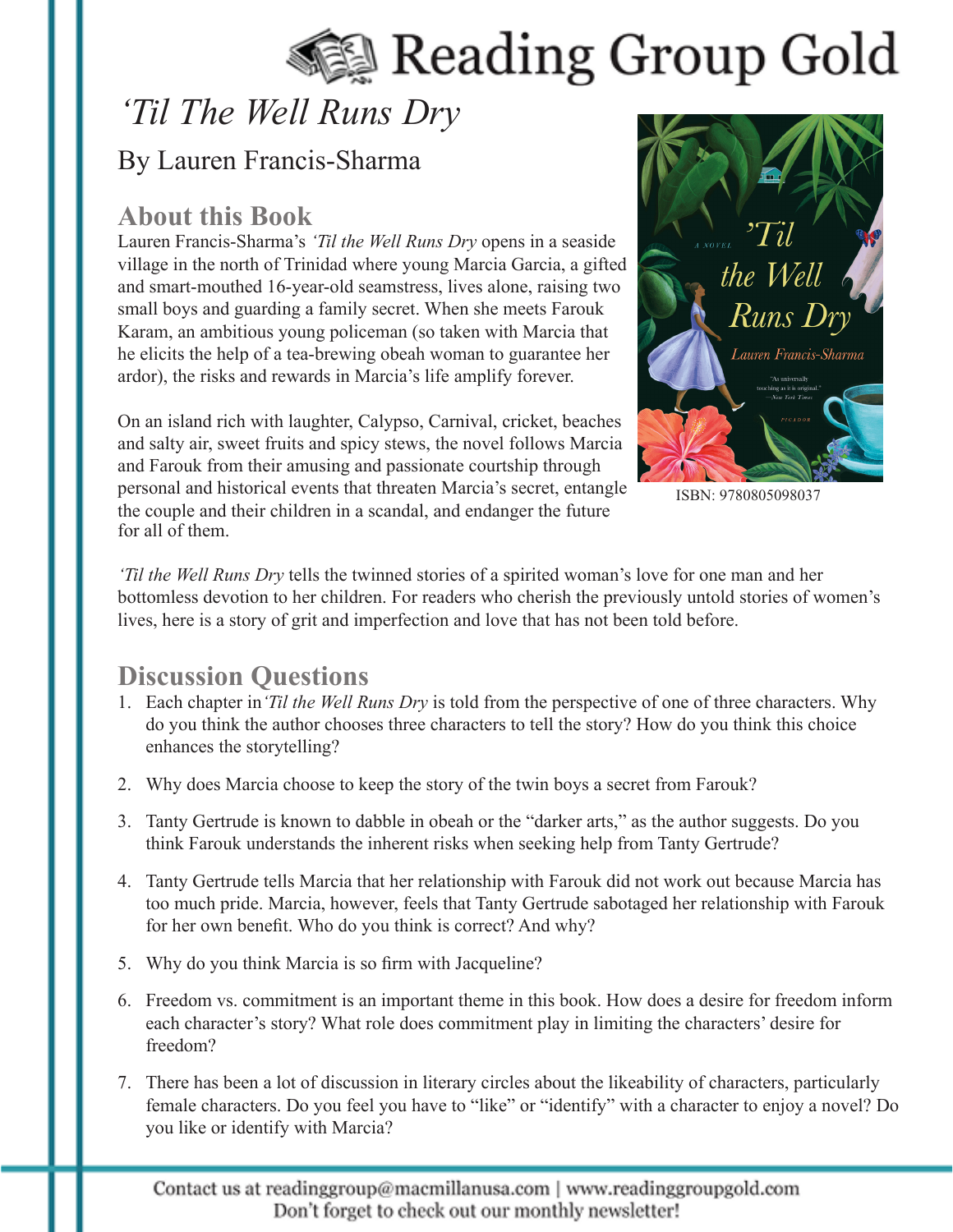

- 8. In telling the story of Marcia Garcia and her children, the author paints a memorable picture of Trinidad's natural beauty, particularly of the northern coastal village of Blanchisseuse. In the earlier parts of the novel, Farouk wishes to take Marcia away from Blanchisseuse, yet close to the end of the novel, he takes a day trip there with the children. Why do you think it is important for him to return?
- 9. How is Farouk's character revealed over the course of the novel?
- 10. What do you think is the reason behind Patsy's rebellion?
- 11. Inspector Chung Marlock tells Marcia that she is the kind of woman "who's always looking to find a way out." Do you think this is true of Marcia? What impact do these words have on Marcia?
- 12. For Marcia, New York City symbolizes risk. How does going to New York change her?
- 13. Were you surprised at the end of the novel when you found out about the twin boys? How do you think Marcia's life would have been different if they had not been taken away from her?
- 14. This novel sheds light on many of the challenges immigrants face in America. Why, after all the mistreatment she suffers, does Marcia still feel as if bringing her children to America is the best decision? Do you feel more informed about the history of modern immigration after reading this book?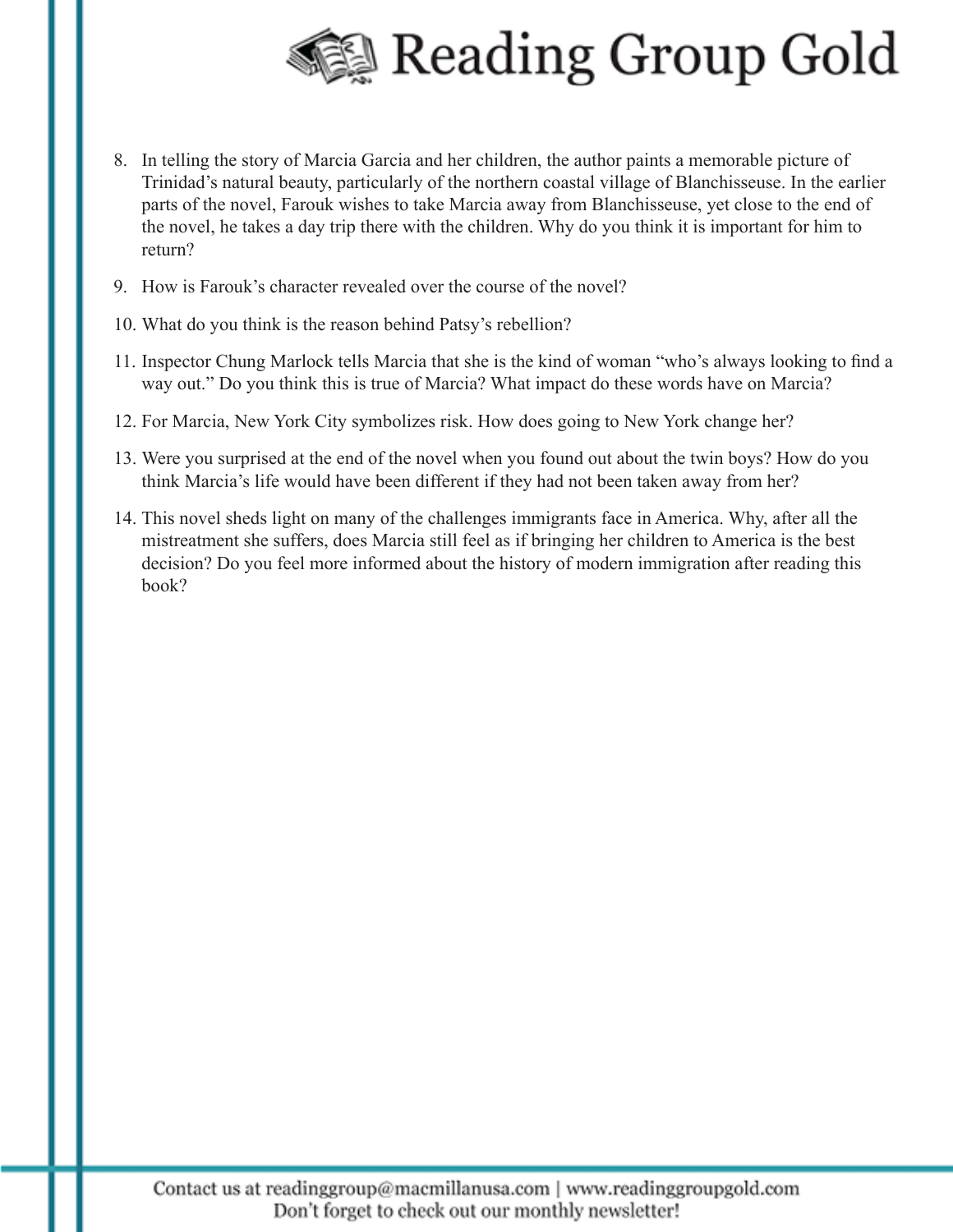

## **Recipes**

With a distinctive blend of African, Indian, Chinese, and indigenous influences, the cuisine of Trinidad infuses the sensual environment of *'Til the Well Runs Dry* with its resplendent sights, smoky aromas, and rich flavors. From the stewed chicken that Marcia ladles into her children's bowls at dinner, to the rum punch that Patsy mixes at the Five Rivers' snackette, here are three of Lauren Francis-Sharma's favorite recipes—no opossums involved.

#### **Curried Potato and Channa (Chickpea)**

- 1 cup of chickpeas soaked overnight
- 2 tbsp. vegetable or canola oil
- 1 ¼ cups of water
- 2 cups of sliced or cubed potatoes
- 2 tsp. minced garlic
- 2 tsp. salt
- 2 tbsp. curry powder (taste will vary depending on variety and freshness)
- 1 cup diced onion
- 1 tsp. black pepper and/or Caribbean pepper sauce to taste
- 1 tsp. ground cumin (optional)

#### *Directions:*

- 1. Boil chickpeas until tender and drain.
- 2. In large pot, heat oil over medium heat. Add garlic and onion. Sautée.
- 3. Heat 1 cup water and set aside.
- 4. In separate bowl, mix curry powder (and ground cumin, if desired) with  $\frac{1}{4}$  cup water. Add curry/ water mixture to pot and stir constantly. Add potato, ensuring that all pieces are coated with curry. Add the cup of heated water, salt, pepper and/or pepper sauce.
- 5. Cover and cook for approximately ten minutes.
- 6. Stir in chick peas (careful not to break peas). Cook until gravy is thicker and potatoes are tender Add water for additional gravy.
- 7. Adjust for taste with salt.
- 8. Serve with rice.

#### **Stewed Chicken (Trinidad Style)**

- 6-8 small pieces of chicken OR 3 lbs sliced or cubed (dark, light or both)
- 2 tsp. garlic powder or minced garlic
- 2 tsp. lemon juice
- 1 tbsp. salt
- 1 tsp. black pepper
- 1 tbsp. vegetable or canola oil
- 3 tbsp. sugar (preferably brown) OR thick soy sauce
- $\frac{1}{2}$  cup chopped onions
- $\frac{1}{4}$  cup chopped tomatoes
- 1 ½ cups water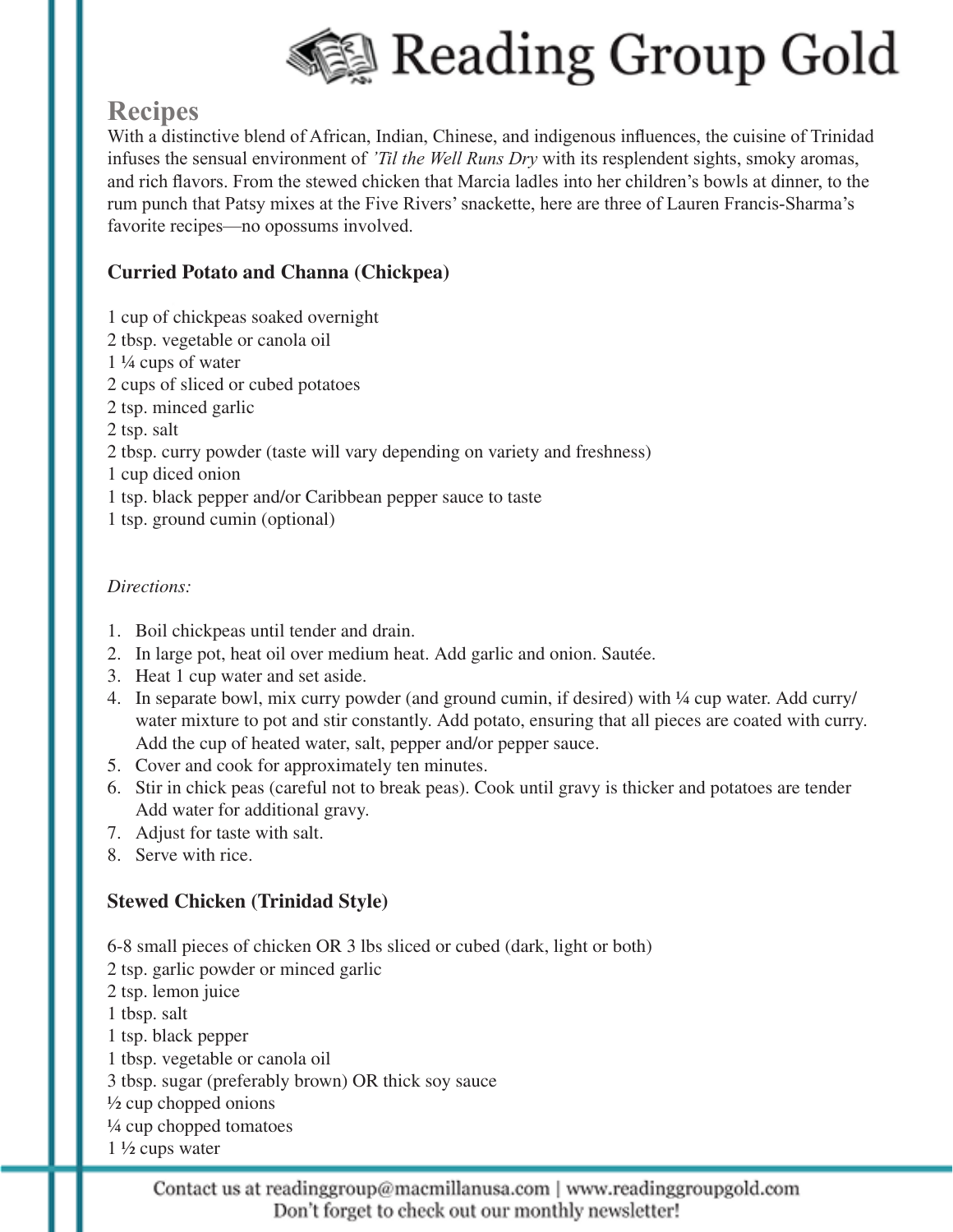

#### *Directions:*

- 1. Toss rinsed chicken pieces with garlic, lemon juice, salt, and black pepper. Let sit for 5 minutes.
- 2. Heat oil in large pot, add sugar (or thick soy sauce) to middle of pot and allow it to brown and bubble. Add chicken, onion, tomatoes, and water. Cover pot and cook on medium heat (stirring occasionally) until chicken is tender and gravy thickens to desired consistency.
- 3. Add a little more water for additional gravy and salt to taste.
- 4. Serve with rice.

#### **Rum Punch**

6 tbsp. dark rum  $\frac{1}{2}$  tsp. very fine nutmeg (dust) 4 tbsp. lemon juice ¼ tbsp. Angostura bitters  $1\frac{1}{2}$  cups of water 2 cups sugar

#### *Directions:*

- 1. Boil sugar and 1 cup of water in small pot for 5 minutes until syrupy.
- 2. In small pitcher, combine the sugar syrup with lemon juice, Angostura bitters, rum, and ½ cup of water. Stir well. Sprinkle with nutmeg.
- 3. Allow to sit overnight (in direct sunlight when possible).
- 4. Serves 2 over ice.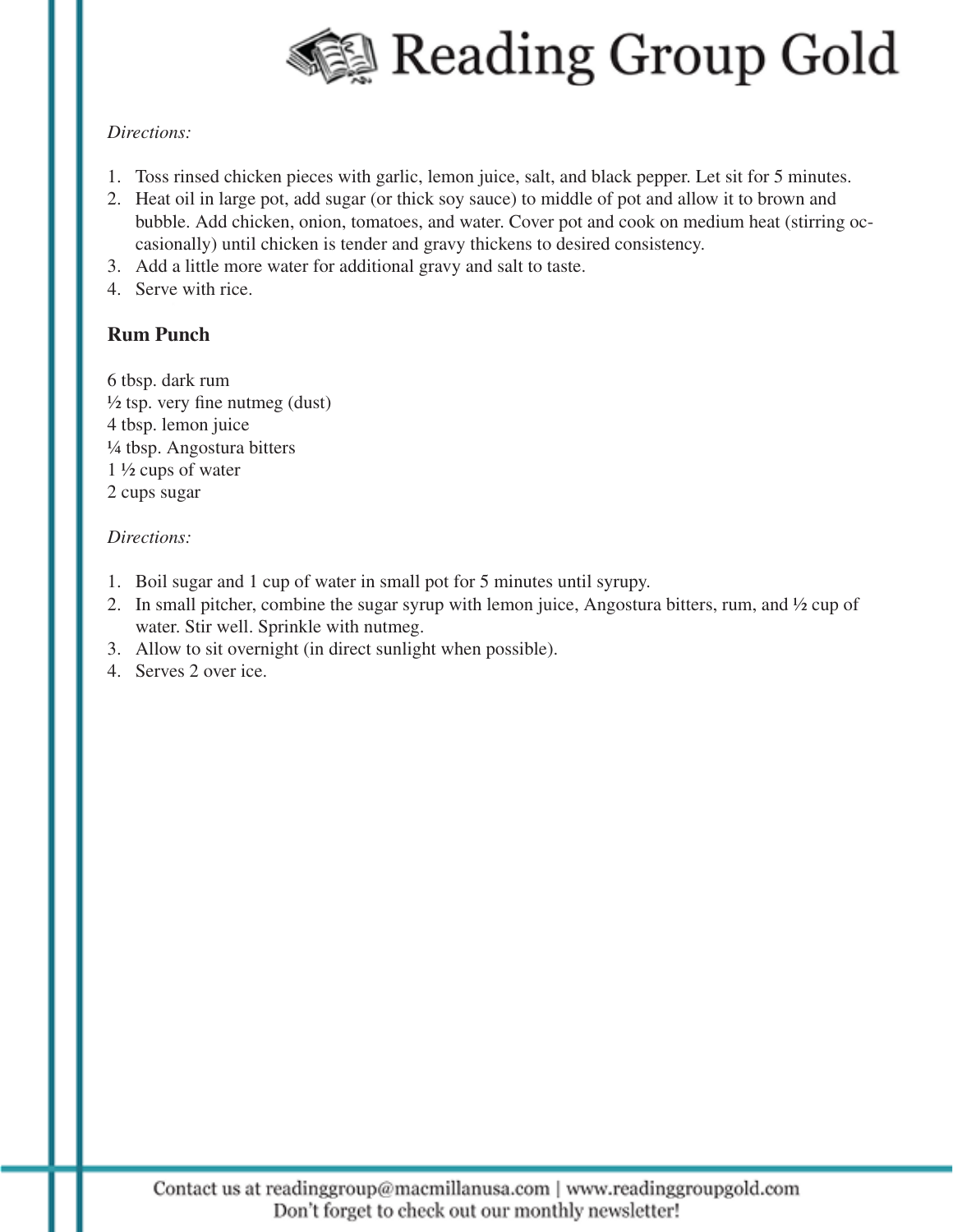

### **Two Questions for Lauren Francis-Sharma**

#### **What was your inspiration for writing** *'Til the Well Runs Dry***?**

*'Til the Well Runs Dry* is a story that comes out of one small moment in a hospital room. When I was still nursing my youngest daughter, my grandmother had a stroke. With the baby asleep in the car seat, we drove into the night from Baltimore to Brooklyn to see her. As I was sitting next to my grandmother's hospital bed, I thought about how I had never asked her questions about herself. I had never asked about her life, about her journey to America from Trinidad, about why she left home. There were so many questions and I felt such an immense sense of loss.

Nearly six months after my grandmother had that stroke, my paternal grandfather passed away. My parents, my sister, and I had to travel to Trinidad for the funeral. While we were there, we were in a pretty reflective mood, and we took a trip up the North Coast Road to the village where my grandmother was born, Blanchisseuse, which is also the place in Trinidad where the novel is mostly set. We took a walk along the beach, and I sat down in the sand. I felt very connected to the place. It's a lovely, quaint town, and I imagined it felt much like it would have seventy years ago. I thought about my grandmother being a young woman there, and when I rose from the sand, I realized I had to write a story about a girl from this place. That girl became Marcia Garcia, the protagonist of *'Til the Well Runs Dry.* 

#### **Before writing** *'Til the Well Runs Dry***, you had a distinguished career as a lawyer. What made you decide to become a writer?**

I think I had always imagined myself as a writer. I had invested so much into being a lawyer, though I was not always a happy lawyer. I knew from pretty early on after law school that lawyering was not the thing that would make me most happy. I was a second-year associate at a firm in New York City, and had one of those moments that a lot of lawyers have, where you are just shaken to your core by some incident that takes place. Usually, those happen in a law firm [laughs]—sorry, law firms!

I was working on a deal for a small client, and we were logging very long hours for several weeks, in fact, pulling all-nighters. It was football playoff season, and the senior associate on my deal wanted to have a party at his home to support the New York Giants. We needed to prep for closing, and he asked me if I could handle it, and I said I could, because, indeed, we both thought I could. He told the client that he was going to leave me in charge of closing prep. The client lost his temper, and told him that he would not be leaving his deal with the [expletive] coat-check girl. I think that was probably the moment when I realized that practicing was not going to be fulfilling enough, and definitely not worth that.

I left the office immediately thereafter, and walked to the local bookstore, which was one of my favorite places. I cried a little bit, and strolled around, looking at the books there, pulling myself together. After a half hour or so, I walked down the steps, and who was standing there just outside the bookstore? One of my favorite authors: Stephen King. It was a really amazing moment for me. I was obviously at a fork in the road of my life. Law practice or . . . something else. And there was Stephen King. I walked up to him, and I said, right to his face, "I love you!" And of course, he looked at me oddly. Rightfully so! But for me, that moment was simply joyous. To see him reminded me of how much I loved reading, and how much I love to write. And how much I had wanted to be like him. That moment stayed with me through those many dark times as an unhappy lawyer and a closet writer trying to get published.

Contact us at readinggroup@macmillanusa.com | www.readinggroupgold.com Don't forget to check out our monthly newsletter!